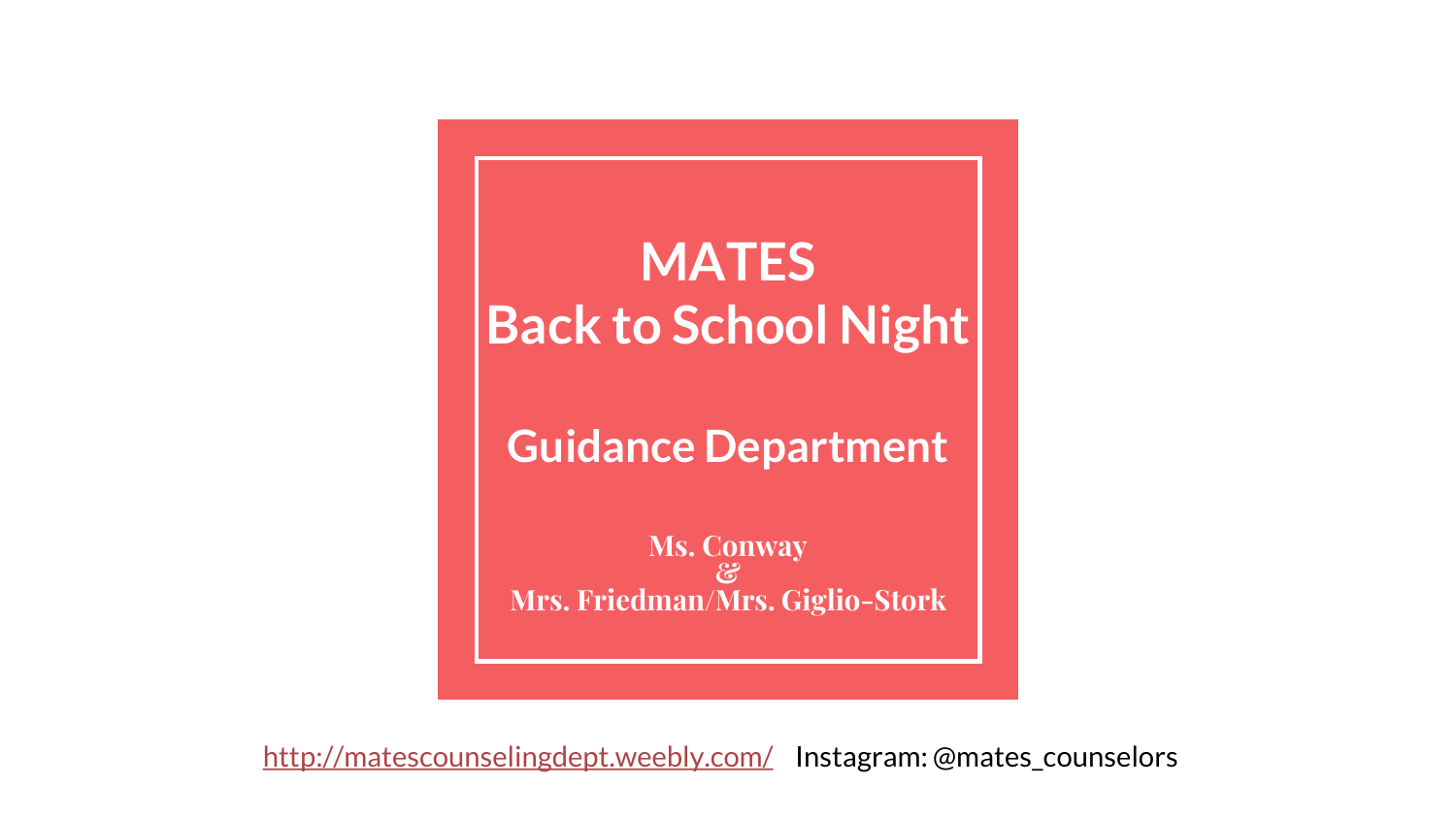### **Counselor Contact Information and Caseloads**

Ms. Kate Conway - [kconway@mail.ocvts.org](mailto:kconway@mail.ocvts.org) 609-978-8439 ext. 4013

Grade 9 - Last names Abd. to Lea.

Grade 10 - Last names Ale. to Kon.

Grade 11 - Last names Ada. to Hen.

Grade 12 - Last names Att. to Lop.

Mrs. Tara Friedman - [tfriedman@mail.ocvts.org](mailto:tfriedman@mail.ocvts.org) 609-978-8439 ext. 4019

Grade 9 - Last names Leo. to Zyl.

Grade 10 - Last names Lad. to Yad.

Grade 11 - Last names Hun. to You.

Grade 12 - Last names Lyn. to Yan.

\*Please note, Mrs. Friedman will be taking care of Mrs. Giglio-Stork's students until her return in January.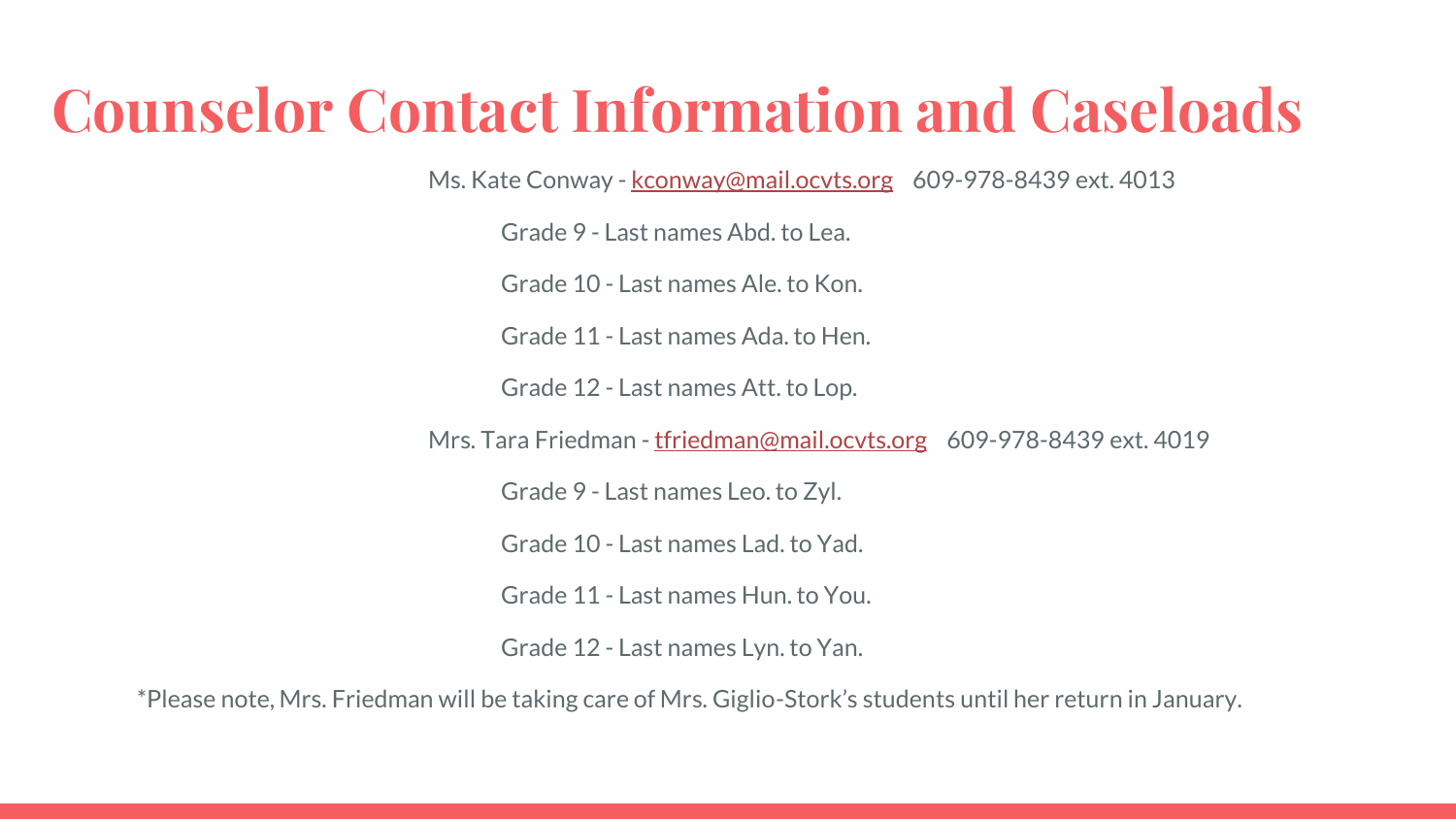### **Important notes regarding communication**

- We will see students periodically throughout the year for various reasons, but students are encouraged to reach out to us for assistance, when/if needed.
- If a student wants to see us without making an appointment, we will make every effort to meet with the student at that time, although appointments may be necessary in certain situations.
- For non-urgent matters, students who would like to meet with their counselor may also make an appointment by emailing their counselor or visiting our office.
- Email is our department's main mode of sharing important information. You will see that parents are often copied on important emails sent to students.
- Please note: The counseling department is open during school hours only. Email and voicemail are not accessed when school is not in session.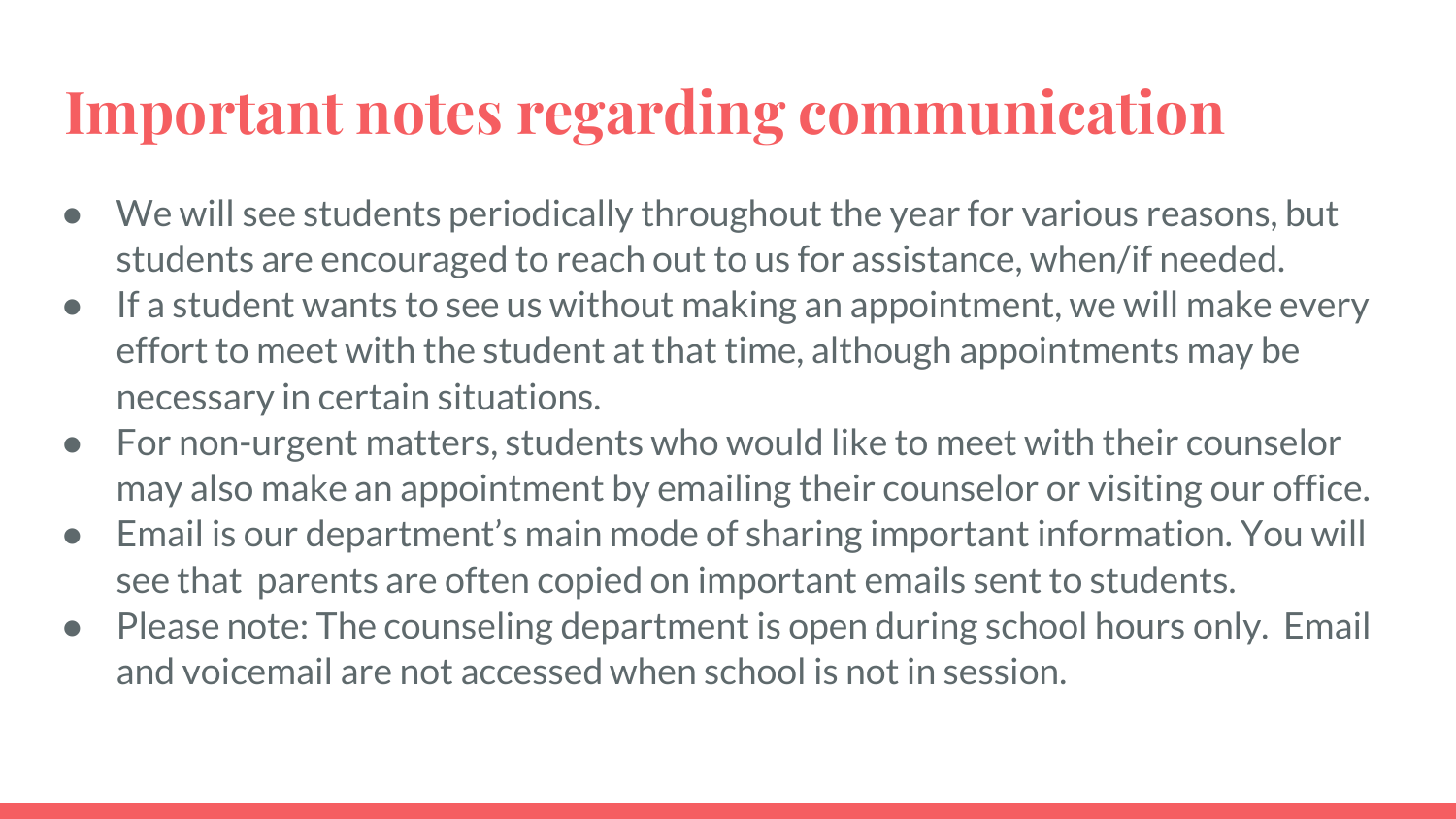### **A Note about Stockton University Dual Enrollment**

The following courses offer optional college credits through Stockton University. Information will be shared shortly in class and via email.

- Spanish IV
- **Biotechnology**
- **Physics**
- **English IV**
- **Calculus**
- **Oceanography**
- **Environmental Science**
- $\bullet$  GIS
- Geo/Astrophysics
- Art History/Basic Drawing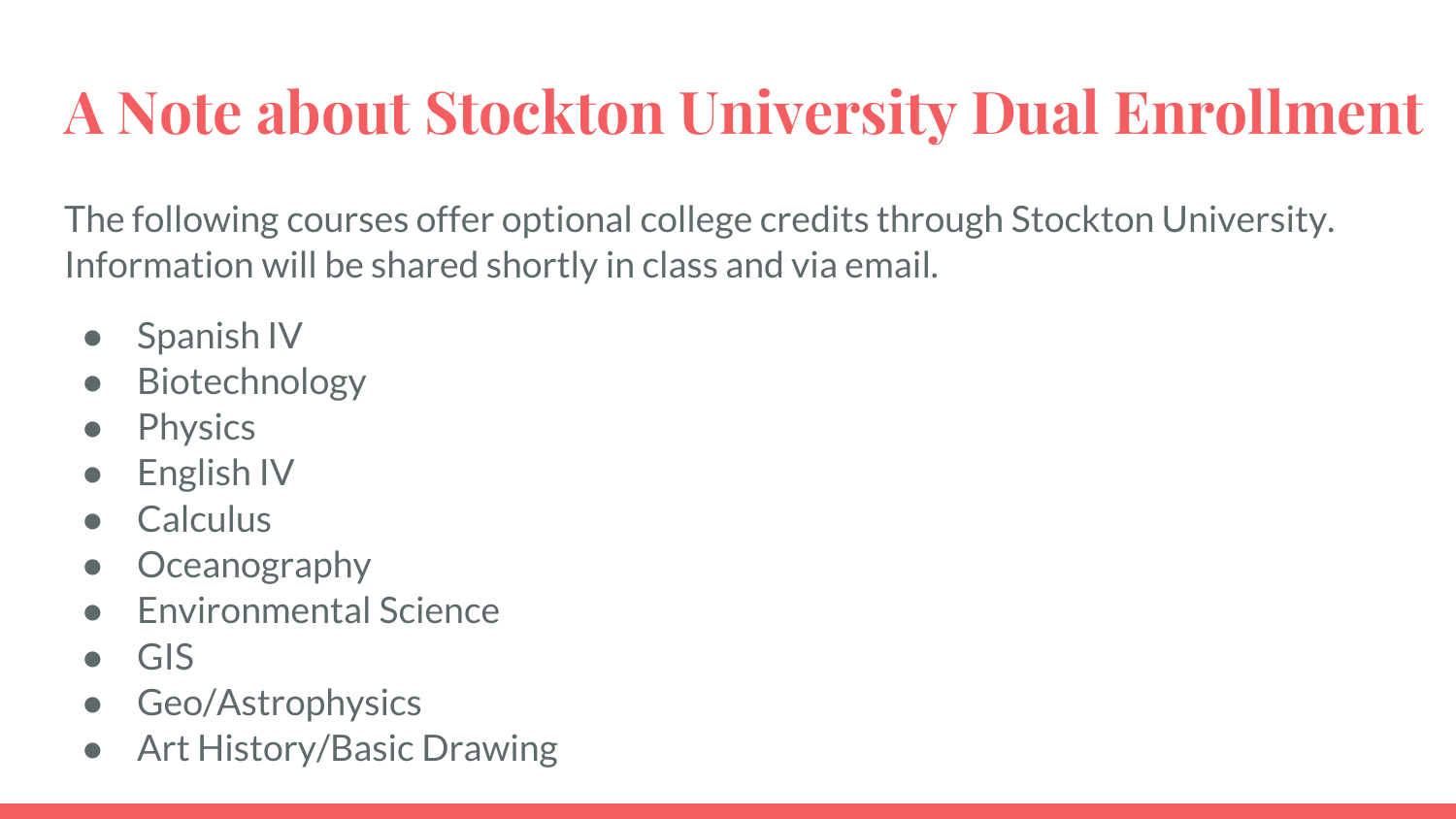# Here is a summary of what each grade can expect throughout the upcoming year....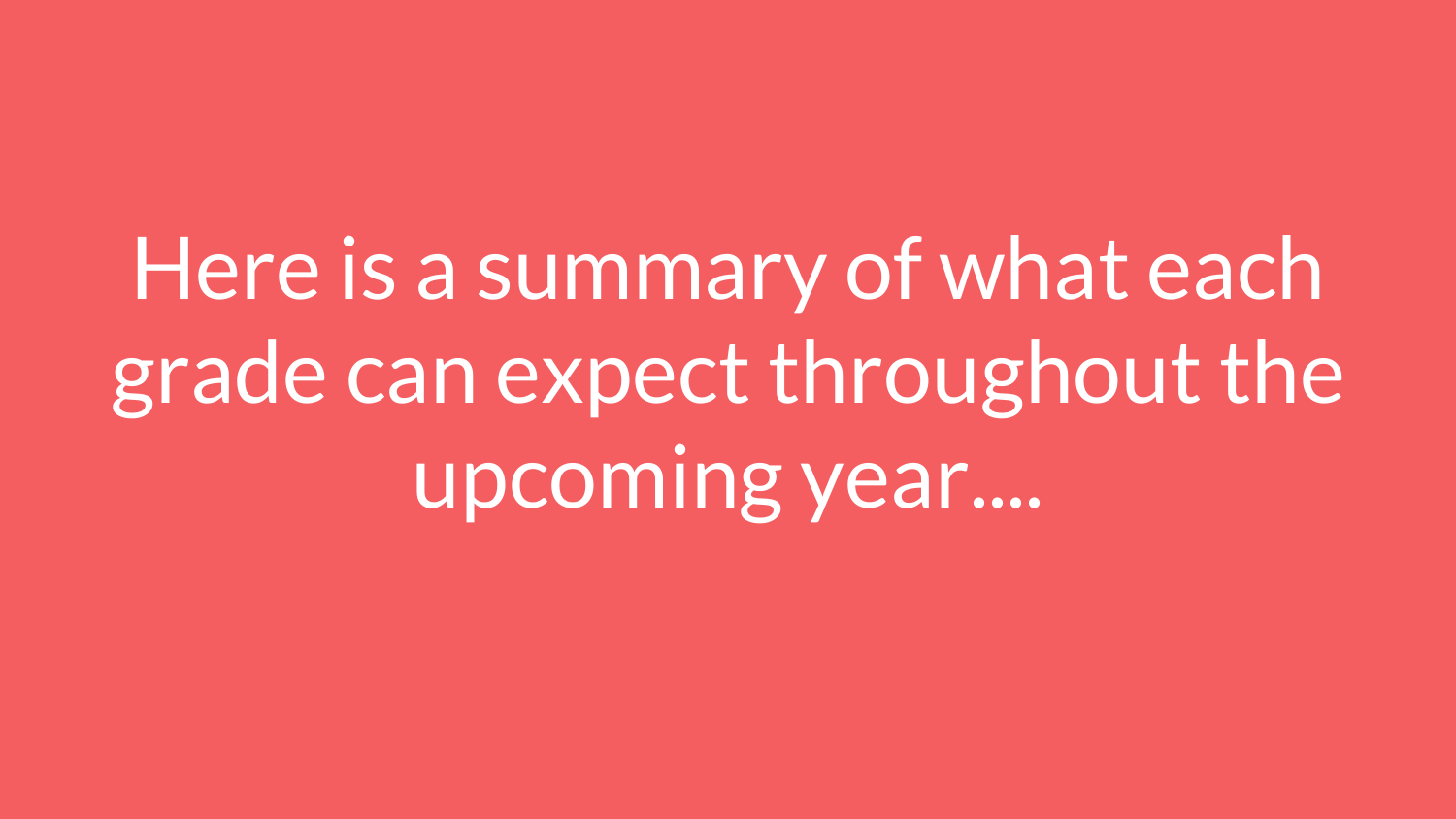### **Freshman Year Overview**

### **Fall:**

- ❏ During individual meetings with your counselor, discuss your adjustment to MATES, previous summer activities, and academic or career plans.
- ❏ Freshmen will automatically be registered for the Preliminary Scholastic Aptitude Test (PSAT) at MATES. This exam will take place during school on October 13th.
- ❏ Get Involved in extracurricular activities, volunteer, and community activities if you are able to do so. Our club fair will be in early October.
- ❏ After your counselor has registered you for the Naviance College Search Program, familiarize yourself with the program.

#### **Spring:**

- ❏ Track your grades in order to assess your academic progress. Seek help from teachers, peers, or your counselor, if necessary. Peer tutoring can be arranged by your counselor.
- ❏ Start brainstorming your summer plans, such as summer programs, vacation, volunteer work, college Jumpstart courses, etc.

NOTE: The most important thing you can do in your freshman year is to get involved in the MATES community, begin creating relationship with your peers and the MATES staff, and focus on maintaining your grades.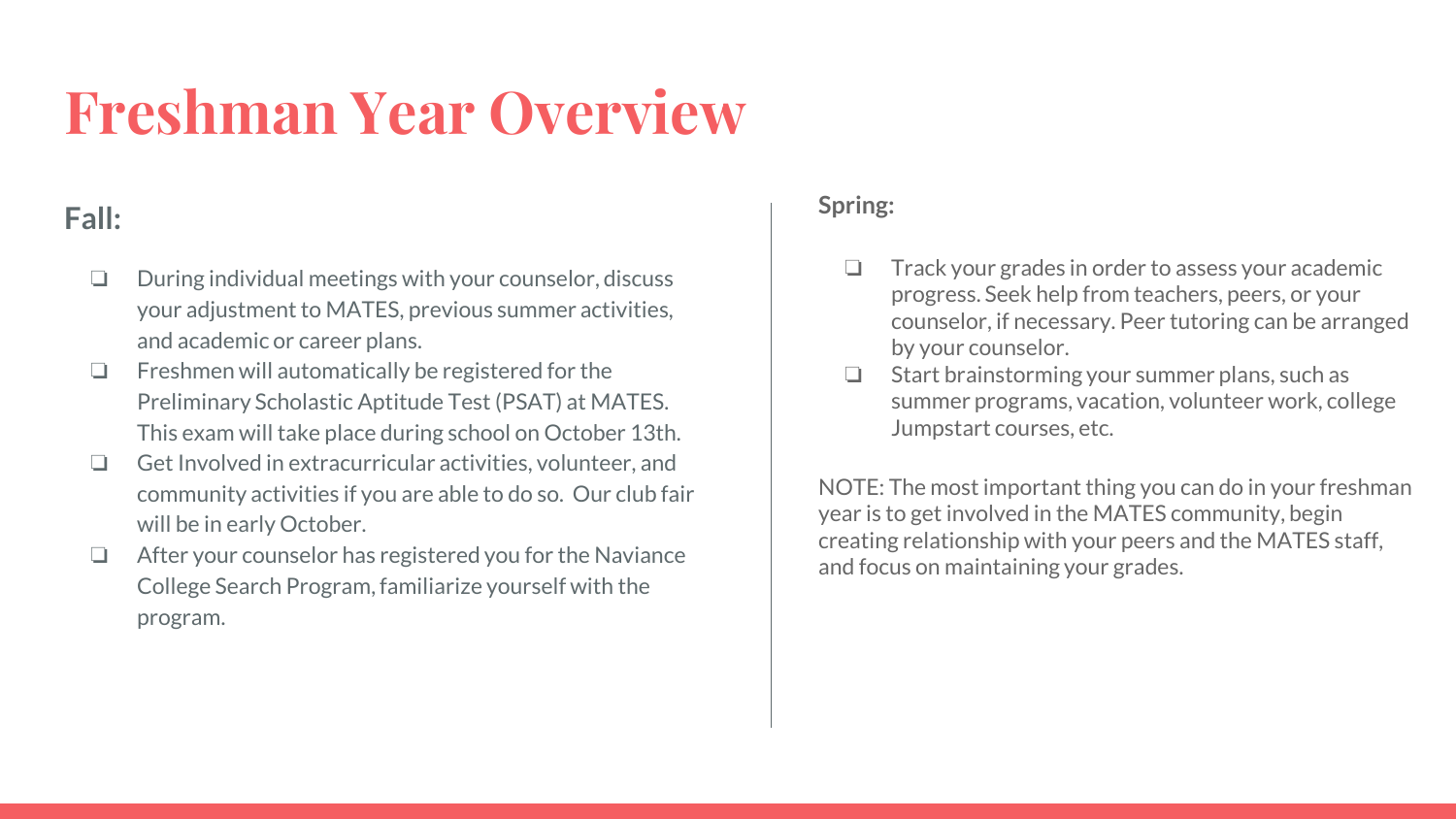## **Sophomore Year Overview**

#### **August- December:**

- ❏ PSAT-NMSQT will be administered October 13 at MATES. Sophomores will be automatically registered.
- ❏ PSAT score reports will be distributed in school once scores are released (usually early December).
- ❏ Begin attending virtual College Rep Visits for colleges that may interest you. It's never too early to learn about colleges and begin your college search! Rep visits are virtual this year and you must register through your Naviance account to access the meeting link.
- ❏ Sign up for clubs at the club fair. Continue extracurricular involvement and seek leadership opportunities. These two areas are specifically important for college resumes and if you are hoping to join the National Honor Society in your Junior year.

#### **January-March:**

- ❏ Plan a meaningful summer activity by volunteering in a community service agency or hospital, taking a summer course, finding a job, or being involved in other meaningful activities.
- ❏ Refer to Ms. Conway's Summer Experience list, which is posted on the Counseling website and emailed.

#### **May-August:**

- ❏ Continue to familiarize yourself with Naviance.
- ❏ Talk to your parents about colleges/careers interest you.
- ❏ Take the career inventory quiz on Naviance if you need help deciding a career path.
- ❏ Start visiting colleges. Schedule a guided tour or attend an open house.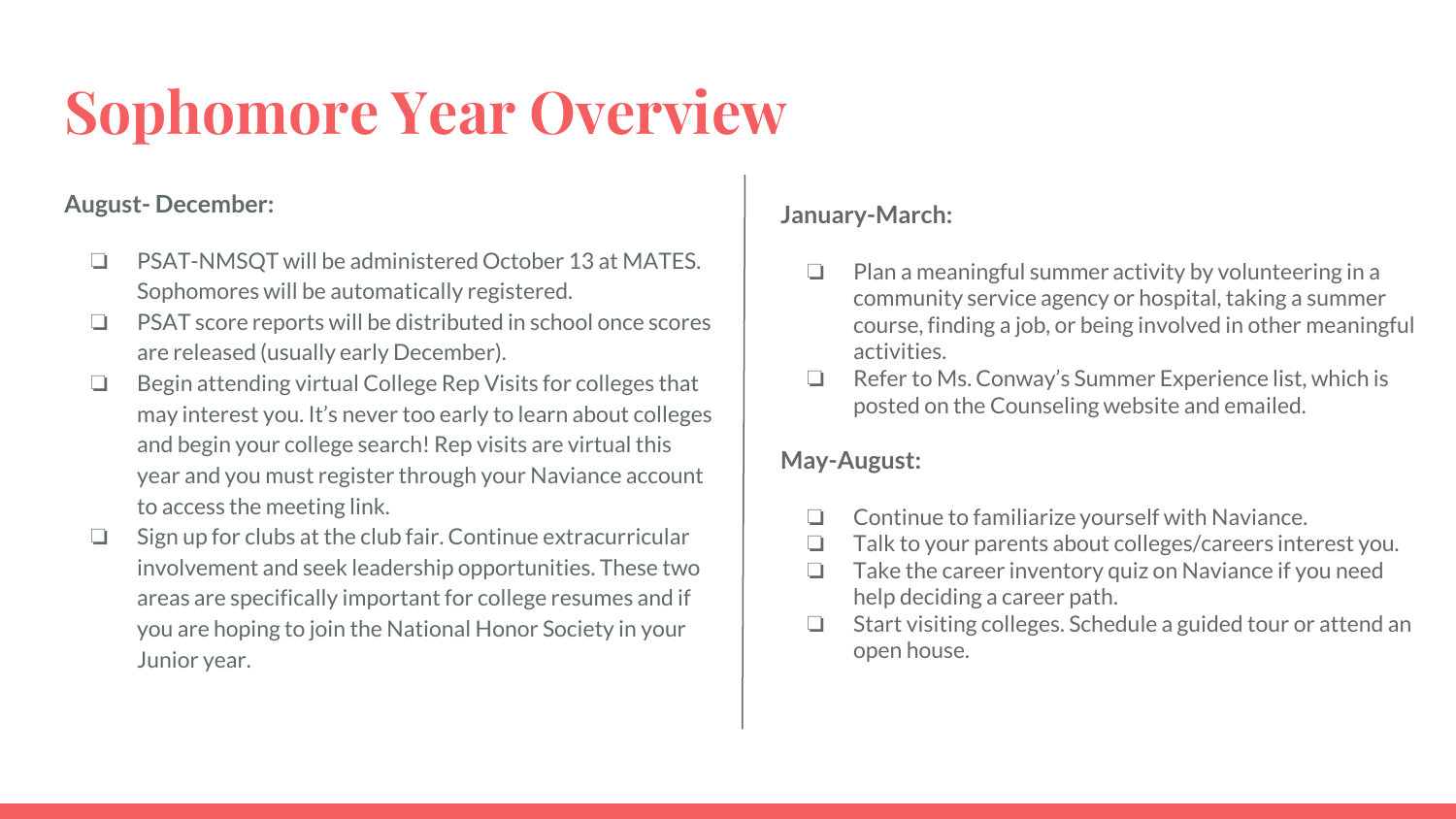## **Junior Year Overview**

#### **Summer-September:**

- ❏ Begin visiting colleges if you have not already done so.
- ❏ Participate in meaningful extracurricular activities, volunteer, find a summer job, etc.
- ❏ Meet with college admissions reps who will begin visiting MATES this month ( all visits will be virtual). You must preregister through Naviance.

#### **October:**

- ❏ You will automatically be registered for the PSAT-NMSQT, which will take place October 13 at MATES. This is the year your scores will qualify you for scholarships.
- ❏ Begin preliminary college discussions with your parents.

#### **November & December:**

- ❏ Continue to strive for academic achievement. This is a very important year because it is the last full year of grades colleges will see when making admissions decisions.
- ❏ PSAT scores will become available to you, and score reports will be delivered. Review your scores and consider an SAT prep course, if appropriate.
- ❏ Register for an SAT administration in the next few months to establish a baseline score.

#### **January-April:**

- ❏ Sign up for SAT assessment to take near the end of this school year (there are tests in both May and June).
- ❏ Consider visiting colleges over spring break.
- ❏ Work on your brag sheets and prepare a list of questions you may want to ask your counselor at your college meeting this spring.

#### **May & June:**

- ❏ Brainstorm which teachers you would like to ask for a letter of recommendation.
- ❏ Begin to narrow your college choices while continuing your visits.
- ❏ Sign up for the SAT to take at the end of the school year and/or August. It is ideal to try and complete testing before senior year begins. We recommend taking the SAT 2-3 times in total.

#### **July & August:**

- ❏ Organize records of grades, extracurricular activities, honors, awards, and standardized tests scores.
- ❏ Continue fine-tuning your resume.
- ❏ Create a Common Application account on commonapp.org AFTER August 1st.
- ❏ Work on your college essays and supplemental essays.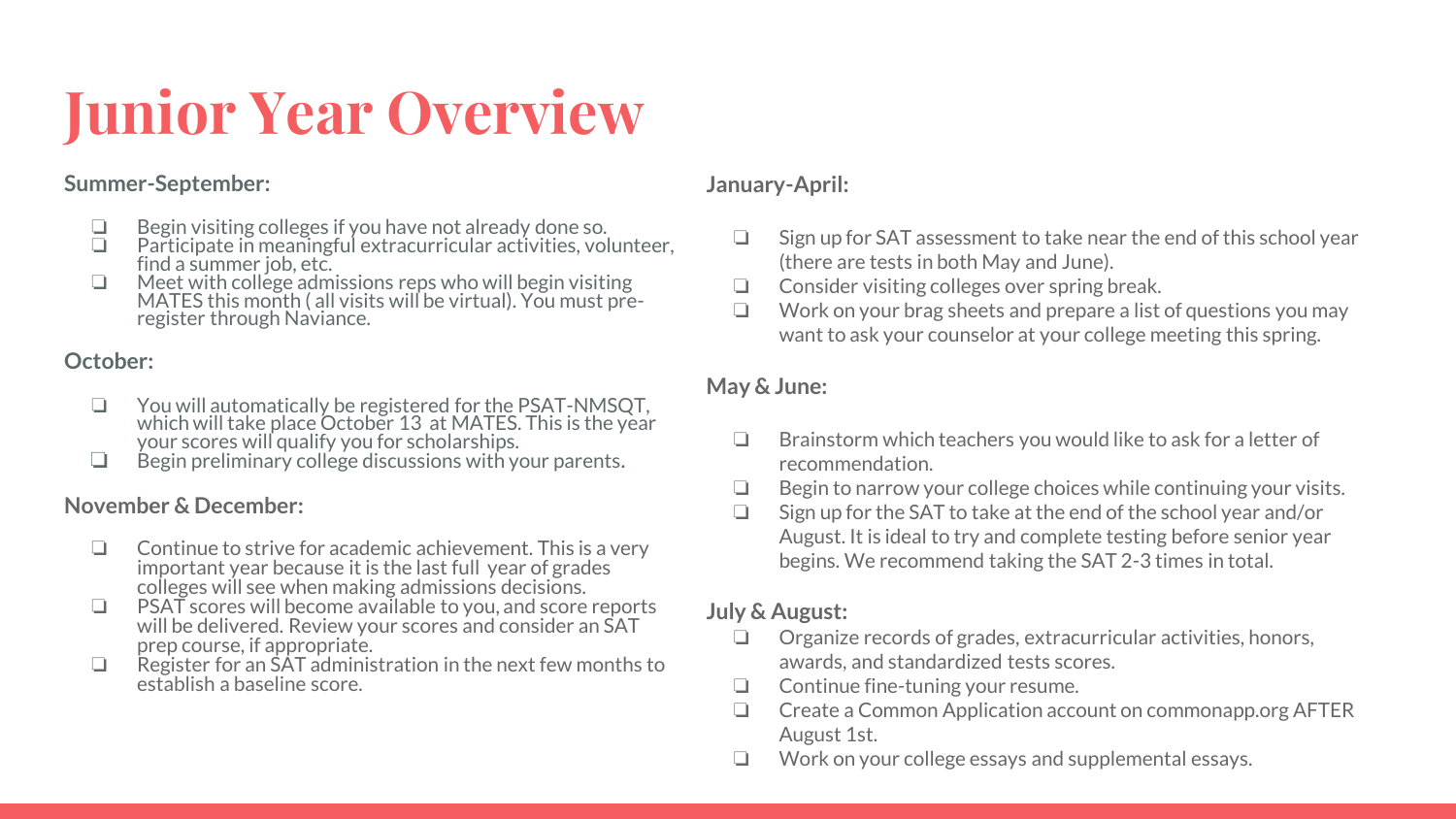### **Senior Year Overview**

#### **Summer:**

- ❏ Consider taking the August SAT administration to complete your testing before senior year begins.
- ❏ Begin working on your Common App after August 1st.
- ❏ Continue adding colleges to your "Colleges I'm thinking about" section on Naviance.

#### **September:**

- ❏ Register for fall administrations of college entrance exams, if necessarybe mindful of leaving enough time before admission deadlines.
- ❏ Waive your FERPA rights on your Common App.
- ❏ Match your Common App and Naviance account.
- ❏ Request your letters of recommendation on Naviance.
- ❏ Email your recommenders to inform them of your college deadlines.
- ❏ Request your transcripts on Naviance AND using a paper request form.
- ❏ Complete CSS profile, if necessary.
- ❏ Although the vast majority of scholarship applications will be posted on Naviance in late winter/early spring, continue to monitor the scholarship tab in Naviance periodically. Scholarships listed in fall tend to have early deadlines you will not want to miss.

#### **October:**

- ❏ Work on completing your college applications.
- ❏ Complete the FAFSA by visiting FAFSA.gov.
- ❏ Send your SAT/ACT scores directly from their website to the schools to which you are applying. Allow up to 6 weeks for them to be sent during the high peak application time. Scores will not be listed on your transcript.
- $\Box$  Continue meeting with admission reps virtually visiting MATES.<br> $\Box$  Check your Naviance account to see if your letters of recommer
- ❏ Check your Naviance account to see if your letters of recommendation have been uploaded by your teachers. Follow up with them, if necessary.

#### **January-March:**

- ❏ Continue monitoring the scholarship tab on your Naviance account.
- ❏ If you were not already given information on how to access your home school's scholarship list, reach out to your home school's guidance department for this information. Every school handles this differently.
- ❏ Contact your home school's counseling department to request access to their scholarship offerings for which you may be eligible.

#### **April:**

- ❏ Meet with your counselors if you need assistance deciding which school you will commit to.
- ❏ Updating the status of each college's decision on Naviance and by set your attending school once you make a decision.

#### **May & June:**

- ❏ Notify your counselor of which school you have chosen. Decision day is May 1!
- ❏ Submit your college financial aid offers to your counselor.
- ❏ All are encouraged to attend Awards Night in June.
- ❏ Enjoy your accomplishments by participating in the end-of-the-year activities.